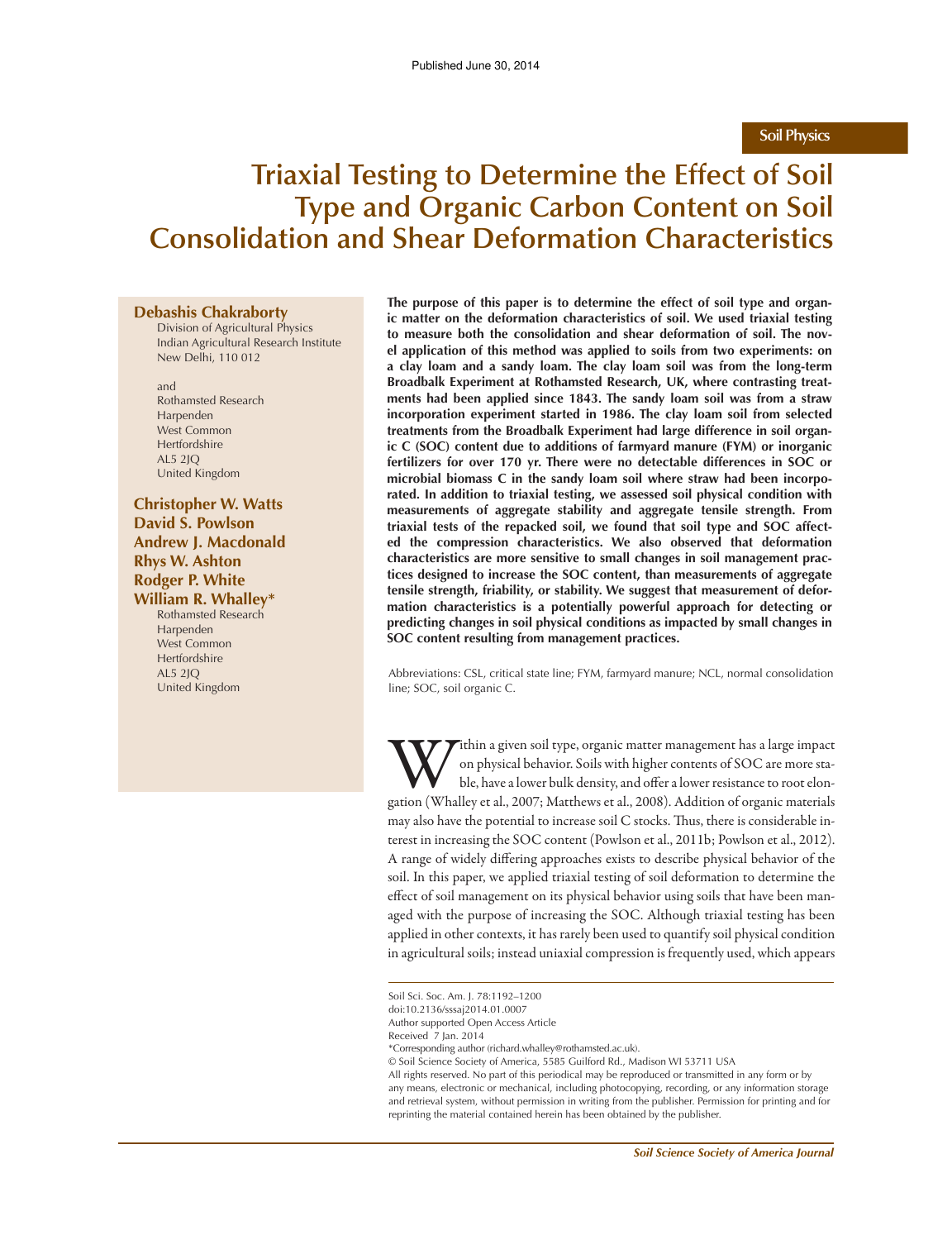to be insensitive to both soil type and management (Keller et al., 2011). For comparison, we also used the most common methods to characterize soil structural condition, namely measurements of aggregate stability and friability.

Uniaxial consolidation (e.g., Baumgartl and Kock, 2004; Zhang et al., 2005; Keller et al., 2011; Gregory et al., 2006) has the benefit that soil characteristics, such as precompression stress and compressibility, can be determined after fitting relatively simple curves to the data, which can be obtained with relative ease. Usually soil pore pressure is not controlled, which affects the shape of the compression curve and restricts the interpretation because effective stress cannot be estimated with any certainty (Tang et al., 2009). Deformation of soil is not merely an increase in soil density but includes the effects of soil shear deformation. An alternative to uniaxial testing is triaxial testing, which differs in two respects: (i) both the radial and axial stresses applied to the soil are controlled and (ii) the pore water pressure is usually either controlled or measured. Although, pore water pressure can be controlled in uniaxial tests (e.g., Cui et al., 2010),



Log (mean effective stress)

**Fig. 1. Normal consolidation line and critical state line (a) of a soil and their projections on the porosity mean stress plane (b). Normal consolidation is shown along Path 1 where the sample is exposed to an isotropic stress. This is sometimes called the isotropic consolidation line or the virgin compression line. Shear deformation Path 2 is a drained test at a constant mean stress while in Path 3 the sample is undrained during shear and at a constant porosity.**

it is not the norm. Triaxial testing allows the effects of both consolidation and shear deformation on soil density (or porosity) to be quantified. Relatively few studies have explored both the consolidation and shear deformation, although exceptions are found in O'Sullivan and Robertson (1996) and Kirby (1991). The critical state model, although little used in agricultural soils, is a potentially powerful tool (see Hettiaratchi and O'Callaghan, 1985 and Kirby, 1991). This approach allows changes in both shear and mean stresses to be related to changes in porosity (Fig. 1). The critical state behavior of soil can be summarized by the normal consolidation line (NCL) and the critical state line (CSL) as follows

$$
e = N + \lambda \log(\sigma) \quad \text{(for NCL)} \tag{1}
$$

 $e = N' + \lambda' \log(\sigma)$  (for CSL) [2]

where  $e$  and  $\sigma$  are the void ratio and mean effective stress, respectively; N and  $\lambda$  are characteristic constants (O'Sullivan and Robertson, 1996).The normal consolidation line (Eq. [1], NCL) is determined under isotropic stress conditions (i.e., in absence of any shear deformation). If at any point, a normally consolidated soil is sheared to the point where deformation occurs at a constant mean stress, the soil will have reached the critical state condition irrespective of whether it is sheared at a constant porosity (Path 3, Fig. 1) in an undrained test or it is allowed to consolidate during shear (Path 2, Fig. 1). The critical state line (Eq. [2], CSL) provides a unique relationship to characterize any given soil, where soil structure is degraded to the extent that only textural pore space exists (Mitchell and Soga, 2005), and in this condition the soil is similar to remolded soil. Equation [2] is the projection of the CSL on to the porosity-mean stress plane (Fig. 1). The NCL and the CSL delineate the boundaries of a family of consolidation curves, which depend on the ratio of shear to mean stress and, thus, identify the range of porosity and mean stress combinations that are permissible in an under-consolidated stable soil.

The stability of soil aggregates subject to wetting and/or mechanical agitation can provide a rapid measure of soil physical and structural conditions. However, a disadvantage is that there is no accepted standard method to measure aggregate stability (Merrington et al., 2006). The use of different methodologies and variations on methodologies has made comparison of data difficult. For the same reason, it has also been difficult to obtain consistent relationships between aggregate stability and other important soil factors such as erodibility and the formation of soil crusts (Amezketa, 1999). Despite these problems, aggregate stability provides a rapid and useful physical index of soil structural condition (Watts and Dexter, 1997). In this work, we use the protocol similar to that developed by Le Bissonnais (1996) to rapidly assess the stability of soil structures.

The tensile strength of soil is widely believed to be a sensitive measure of soil structure (Rogoswki and Kirkham, 1968; Watts and Dexter, 1998). One of the most widely used methods for measuring tensile strength of soil is the indirect tension test. A compressive force is applied across the diameter of a cylinder,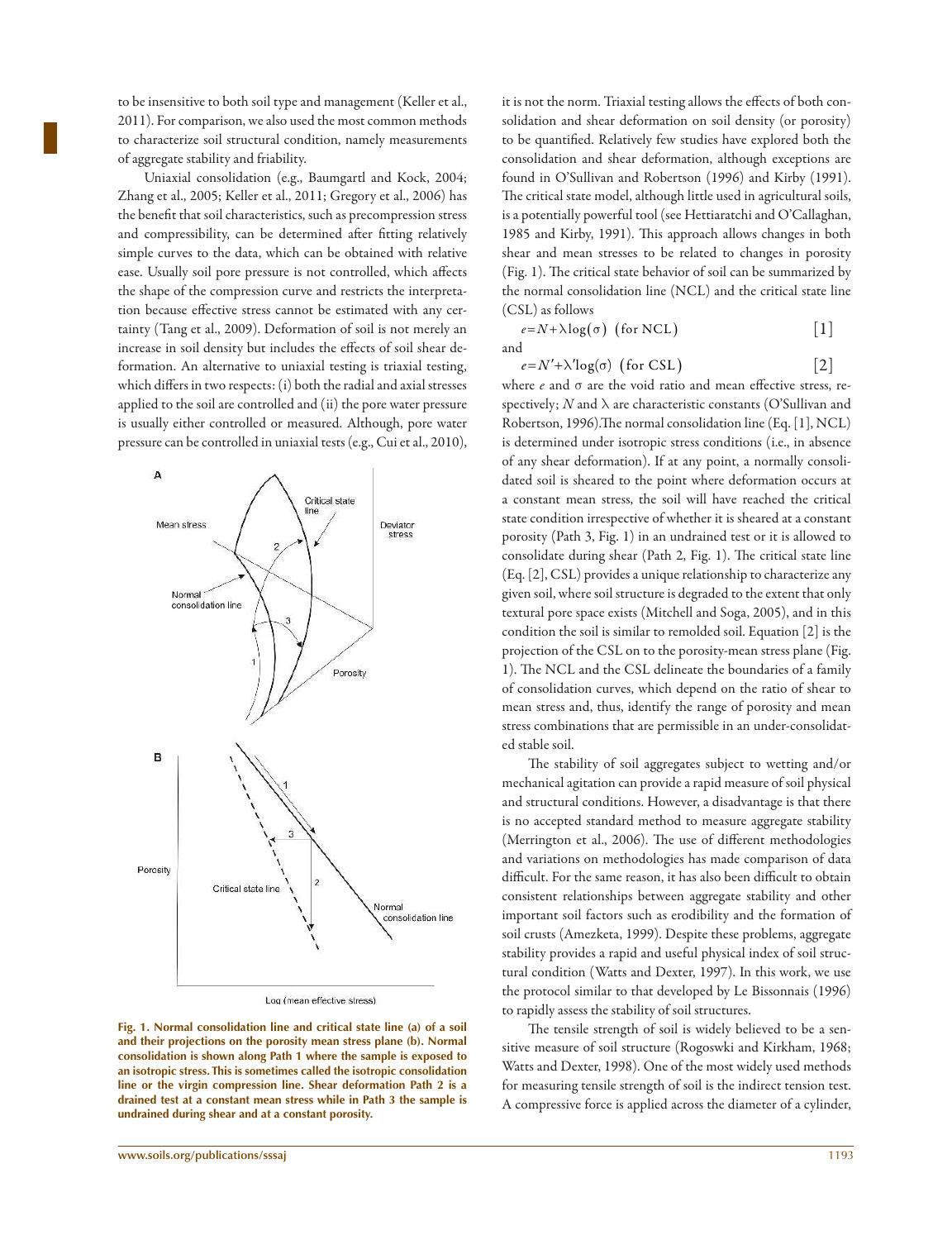sphere, or aggregate-shaped soil sample, which causes a tensile stress within the sample acting at right angles to the direction of the applied force (Rogowski Kirkham, 1968; Dexter, 1975). Failure occurs when a crack appears between the points of loading, and there is a sudden decrease in the force that the soil sample can sustain. As the crack runs through preexisting structural pores, this test is assumed to be highly sensitive to soil structural condition. It is also assumed that the soil failure is brittle, so this approach tends to be used in dry soils. Friability is estimated from the variability of tensile strengths within a population of similar sized samples or aggregates. Friability has also been found to be particularly sensitive to changes in SOC (Watts and Dexter, 1998). Both tensile strength and friability have provided useful insights into soil structure and behavior (Dexter and Watts, 2001).

We investigated the effect of increased SOC on the deformation of repacked soil at the macroscopic scale (core scale). A computer controlled triaxial instrument was used to investigate the normal isotropic consolidation followed by shear deformation until the critical state was achieved. The pressures we apply are within the range normally used in such measurements and relevant to those pressures experienced by soil in the field (e.g., Tang et al., 2009). We also investigated the relationship between the tensile strength and friability of aggregates and soil organic matter. Since soil stability, and in particular the rapid wetting of dry aggregates, is one of the most widely used indicators of the effect of SOC on soil physical condition, this measure was also included. For comparisons, we used two different soils (clay loam and a sandy loam) from long-term experiments both subject to different management practices. In the clay loam, there was a large difference in SOC due to the addition of FYM over 170 yr. In the sandy loam, straw had been incorporated for 26 yr but with limited increase in SOC. An objective of this work was to determine which of these different methods for determining

characteristic soil physical behavior was most sensitive to small changes in SOC.

# **MATERIALS AND METHODS Soils**

To determine the effect of SOC on soil deformation, soil samples with contrasting SOC were collected by using a trowel from the 0- to 10-cm layer. We collected soil samples from two long-term treatments (since 1843) on the Broadbalk wheat experiment: (i) farm yard manure at 35 t ha−1 (BroadbalkFYM) and (ii) inorganic fertilizers, including P, K, and Mg, without additional N (BroadbalkPKMg); Na was applied until 1967 and P has been withheld since 2001. Soils from a long-term (since 1986) straw incorporation experiment at Woburn (Far Field) were collected from four treatments. These were a control with no straw incorporation (straw baled and removed) and three treatments where wheat straw was incorporated at either the rate equivalent to the annual straw yield on the site or two times or four times that rate. The annual straw incorporation rates averaged 0, 4, 8, and 16 t ha<sup>-1</sup>. Field moist samples were kept in polythene bags and immediately transferred to the laboratory and stored at 4°C until further analysis. The moisture content at the time of sampling ranged between 16.4 and 18.1% at Broadbalk and 14.2 and 15.8% at Farfield, Woburn. Subsamples of these field moist soils were used for triaxial testing. The remaining soil was air-dried at room temperature. Aggregates (10–20 mm) were hand-picked from soils air-dried in the laboratory and used for tensile strength measurement. For the stability test (Le Bissonnais method, see below), air-dried soils were sieved to obtain aggregates between 5 and 3.5 mm in diameter (sieve size).

The properties of the soils are summarized in Table 1. The particle size distributions of all the soils were determined by sieving and sedimentation (British Standards, 1975). From here on the soils are referred to with the labels listed in Table 1.

| <b>Property</b>                                                                                                                                                                     | <b>Broadbalk FYM</b>                                                                                                                                                                                                                                                                                                                          | <b>Broadbalk PKMg</b>          | <b>Far Field</b>                        |
|-------------------------------------------------------------------------------------------------------------------------------------------------------------------------------------|-----------------------------------------------------------------------------------------------------------------------------------------------------------------------------------------------------------------------------------------------------------------------------------------------------------------------------------------------|--------------------------------|-----------------------------------------|
| Label                                                                                                                                                                               | B-FYM                                                                                                                                                                                                                                                                                                                                         | B-PKMg                         | F <sub>0</sub> or F <sub>4</sub> +      |
| Location                                                                                                                                                                            | Rothamsted Res., Hertfordshire                                                                                                                                                                                                                                                                                                                | Rothamsted Res., Hertfordshire | Woburn Exp. Farm, Bedford               |
| Latitude                                                                                                                                                                            | 51.809484                                                                                                                                                                                                                                                                                                                                     | 51.809491                      | 52.008238                               |
| Longitude                                                                                                                                                                           | $-0.373396$                                                                                                                                                                                                                                                                                                                                   | $-0.37332$                     | $-0.618936$                             |
| SSEW series#                                                                                                                                                                        | <b>Batcombe</b>                                                                                                                                                                                                                                                                                                                               | <b>Batcombe</b>                | Lowlands                                |
| U.S. Soil Taxonomy                                                                                                                                                                  | Paleudalf                                                                                                                                                                                                                                                                                                                                     | Paleudalf                      | Cumulic Haplumprept                     |
| Land use                                                                                                                                                                            | Arable, cereals, farm yard manureArable, cereals, fertilized                                                                                                                                                                                                                                                                                  |                                | Arable, cereals, straw incorporation    |
| Sand $(2.0-63 \mu m)$ , kg kg <sup>-1</sup>                                                                                                                                         | 0.252                                                                                                                                                                                                                                                                                                                                         | 0.252                          | 0.655                                   |
| Silt (63-2 $\mu$ m), kg kg <sup>-1</sup>                                                                                                                                            | 0.497                                                                                                                                                                                                                                                                                                                                         | 0.497                          | 0.232                                   |
| Clay (<2 $\mu$ m), kg kg <sup>-1</sup>                                                                                                                                              | 0.252                                                                                                                                                                                                                                                                                                                                         | 0.252                          | 0.111                                   |
| Texture, SSEW class                                                                                                                                                                 | Clay loam                                                                                                                                                                                                                                                                                                                                     | Clay loam                      | Sandy loam                              |
| Particle density, $g \text{ cm}^{-3}$                                                                                                                                               | 2.508                                                                                                                                                                                                                                                                                                                                         | 2.56                           | 2.65                                    |
| Water content at which the soils are<br>most compactible $g/g$                                                                                                                      | 0.25                                                                                                                                                                                                                                                                                                                                          | 0.2                            |                                         |
| SOC, kg $kg^{-1}$                                                                                                                                                                   | $0.031$ §                                                                                                                                                                                                                                                                                                                                     | 0.009                          | See Table 2 for treatment specific data |
| the contract of the contract of the contract of the contract of the contract of the contract of the contract of<br>$\cdot$ .<br>$\mathbf{1}$ $\mathbf{F}$ $\mathbf{A}$ $\mathbf{A}$ | $\mathbf{1} \in \mathcal{A}$ , $\mathcal{A} = \mathcal{A}$ , $\mathcal{A} = \mathcal{A}$ , and a set of $\mathcal{A} = \mathcal{A}$ , and a set of $\mathcal{A} = \mathcal{A}$ , and a set of $\mathcal{A} = \mathcal{A}$ , and a set of $\mathcal{A} = \mathcal{A}$ , and a set of $\mathcal{A} = \mathcal{A}$ , and a set o<br>$\mathbf{1}$ | $T1 + T2$                      |                                         |

**Table 1. Selected properties of the soils used for the study (Whalley et al., 2011, Gregory et al., 2010; Powlson et al., 2011a).**

† F0 is zero straw incorporation and F4 is four times the annual straw yield (see Table 2).

‡ SSEW, Soil Survey of England and Wales.

§ Bold values measured autumn 2010 (0–23 cm; Powlson et al., 2011a).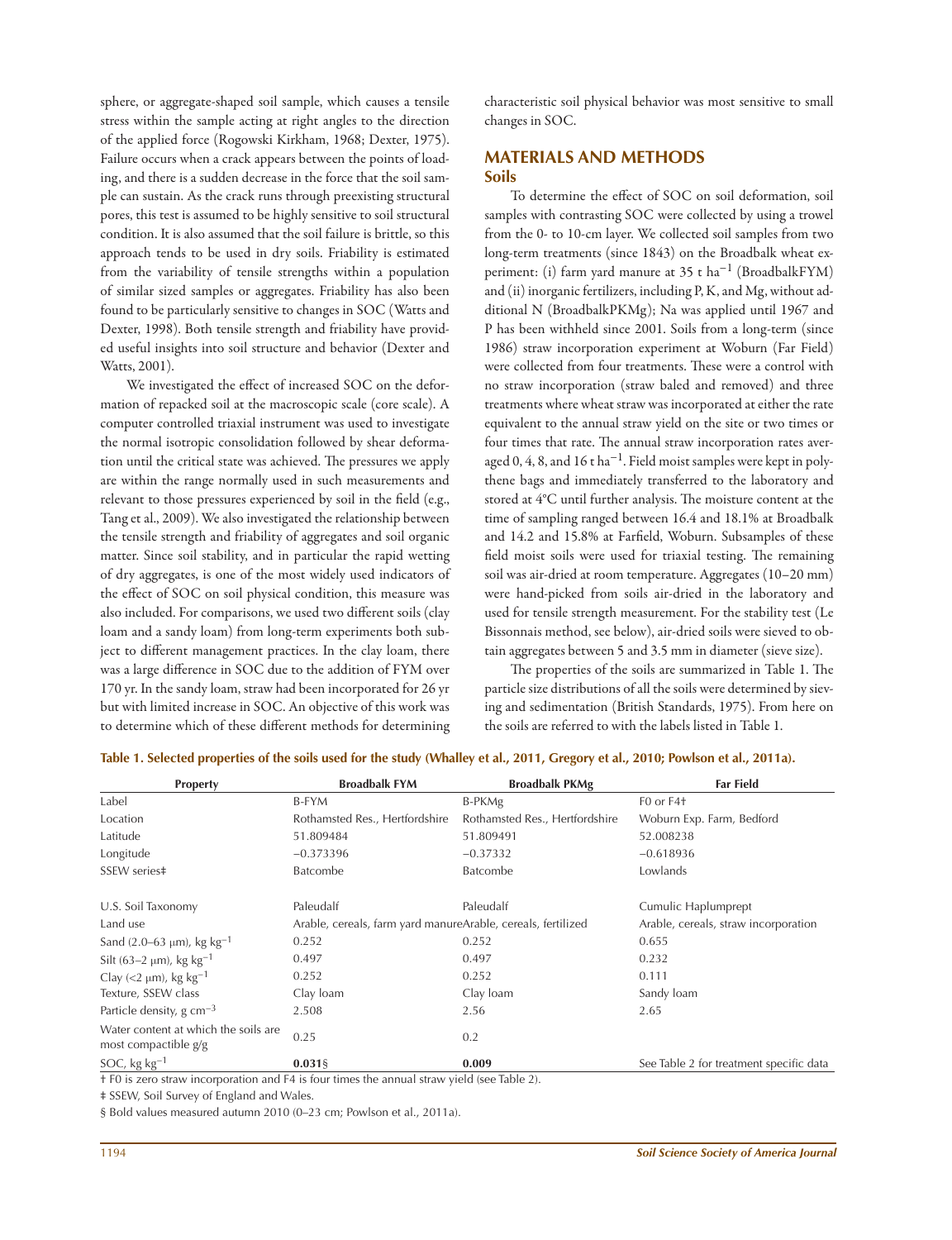#### **Measurement of Consolidation Characteristics**

The normal consolidation characteristics and the critical state behavior of the soils were determined on repacked soil samples with a Bishop and Wesley triaxial cell (GDS Instruments, Hook, UK) (see Whalley et al., 2011, 2012a, 2012b). Soils B-FYM, B-PKMg, F0, and F4 were repacked at the water content at which they were collected. However, these water contents were close to those at which the soils were most compactable (Table 1). The soils were packed into a split brass mold 38 mm in diameter and 76 mm tall, in approximately eight layers with an axial pressure of 10 kPa. This procedure was similar to that described by Adams and Wulfsohn (1997). The packed soil cylinder was placed in a latex membrane and mounted on the pedestal of the triaxial compression apparatus as described by Whalley et al. (2011). The pressure of the water surrounding the sample (the cell pressure) and the pressure of the soil water (pore water) were increased from 10 and 0 KPa to 600 and 590 kPa, respectively, over a period of 24 h. This allowed the soil to saturate at an effective stress of 10 kPa. The soil was then subjected to a range of isotropic consolidation pressures to give effective stresses between 10 and 500 kPa. The NCL was determined with several (up to eight) independent tests for each of the soils investigated (Whalley et al., 2011, 2012b). At the maximum consolidation pressure in each test, the soil was subjected to shear deformation by increasing the axial stress relative to the radial stress until deformation continued to occur at a constant mean effective stress. At this point, the critical state had been achieved. In all the cases, the soil was deformed from its cylindrical shape (at the end of normal consolidation) to a barrel shape (at the end of shear deformation at the critical state). With one exception (one test of B-FYM soil), all of the triaxial shear tests were undrained tests and at a constant porosity. The drained shear deformation of one B-FYM sample took place over 24 h and the mean stress was kept constant. The final volume of the soil after testing was obtained by oven-drying the sample at 105°C to determine the mass of water and solid, which were then converted to volumes.

# **Measurement of Tensile Strength and Friability of Soil Aggregates**

The tensile strength and friability of soil aggregates were determined with the procedure described by Dexter and Watts (2001). Thirty aggregates of 10 to 20 mm were air-dried by ovendrying at 40°C for 12 h before the tests. The aggregate tensile strength, Y was calculated from the equation:

$$
Y=0.576\frac{P}{D^2} \tag{3}
$$

where  $P$  is the applied force and  $D$  is the mean diameter of the aggregates (mm).

In this study, we used digital calipers to measure each aggregate with the mean of the longest  $(D_{\mathrm{x}})$ , intermediate  $(D_{\mathrm{y}})$ , and smallest  $(D_z)$  diameters of each aggregate used to estimate the average diameter  $D_0^{\vphantom{\dagger}}$  . The  $D_0^{\vphantom{\dagger}}$  was normalized with the aggregate mass  $M$  to give  $D$ ,

$$
D = D_0 \left(\frac{M}{M_0}\right)^{1/3} \tag{4}
$$

where  $M_0$  is the average mass of 30 aggregates. It was assumed that all aggregates from a particular sample had a similar density.

The tensile strength of soil from a given treatment was expressed as the mean of all the tensile strengths of 30 aggregates. The friability was determined by the equation:

$$
F_1 = \frac{\sigma_y}{Y_0} \tag{5}
$$

where  $Y_0$  and  $\sigma_Y$  were the mean and standard deviation of measured values of tensile strength Y.

#### **Measurement of Aggregate Stability**

The stability of aggregates was measured after fast wetting of dry aggregates using a technique similar to that described by Le Bissonnais (1996). Rapid wetting was chosen because it is the simplest and quickest test, and it is considered to be highly sensitive at detecting differences due to changes in soil management practices. For this test, 5 g of air-dried soil (3.5–5 mm) were gently immersed in 50 mL of deionized water for 10 min. Excess water was removed with a pipette, and the soil gently wet-sieved by hand in methylated spirit. The mass of each aggregate fraction (from sieve sizes 2, 1, 0.5, 0.2, 0.1, and 0.05 mm) was recorded, and the results were expressed as mean weight diameter (MWD) of aggregates (Van Bavel, 1949).

## **Determination of Organic Carbon and Microbial Biomass Carbon**

Soil organic C was determined on samples collected in autumn of 2012 from the long-term straw incorporation experiment at Woburn. Soils were prepared for analysis as described by Powlson et al. (2011a). In each treatment, 10 to 15 soil cores were taken by hand from each of three plots to a depth of 23 cm using a 2-cm diam. auger. The soils were air-dried before milling (<2 mm) and subsampling for analysis. Total C was determined on a finely milled subsample using a LECO CN combustion analyzer. Carbonate–C was determined by treatment with hydrochloric acid and measurement of evolved  $\mathrm{CO}_2$  as described by Kalembasa and Jenkinson (1973). Total organic C was determined as the difference between total-C and carbonate-C. The organic C contents of the soils collected from the other sites (Table 1) were determined with the same method (Powlson et al., 2011a).

Biomass C was determined by the fumigation extraction method (Vance et al., 1987). Field moist samples (<2 mm and adjusted to 40% saturation) were preincubated at 25°C in the dark for 10 d. Three subsamples of soil each containing 50 g were then extracted without further treatment with 200 ml of 0.5 M  $\rm K_2SO_4$ solution. Another three subsamples were chloroform-fumigated in a desiccator and kept in the dark at 25°C for 24 h before extracting with 0.5 M  $\mathrm{K}_2\mathrm{SO}_4$  solution. Organic C in the filtered extracts was measured using a wet chemical ultra-violet oxidation system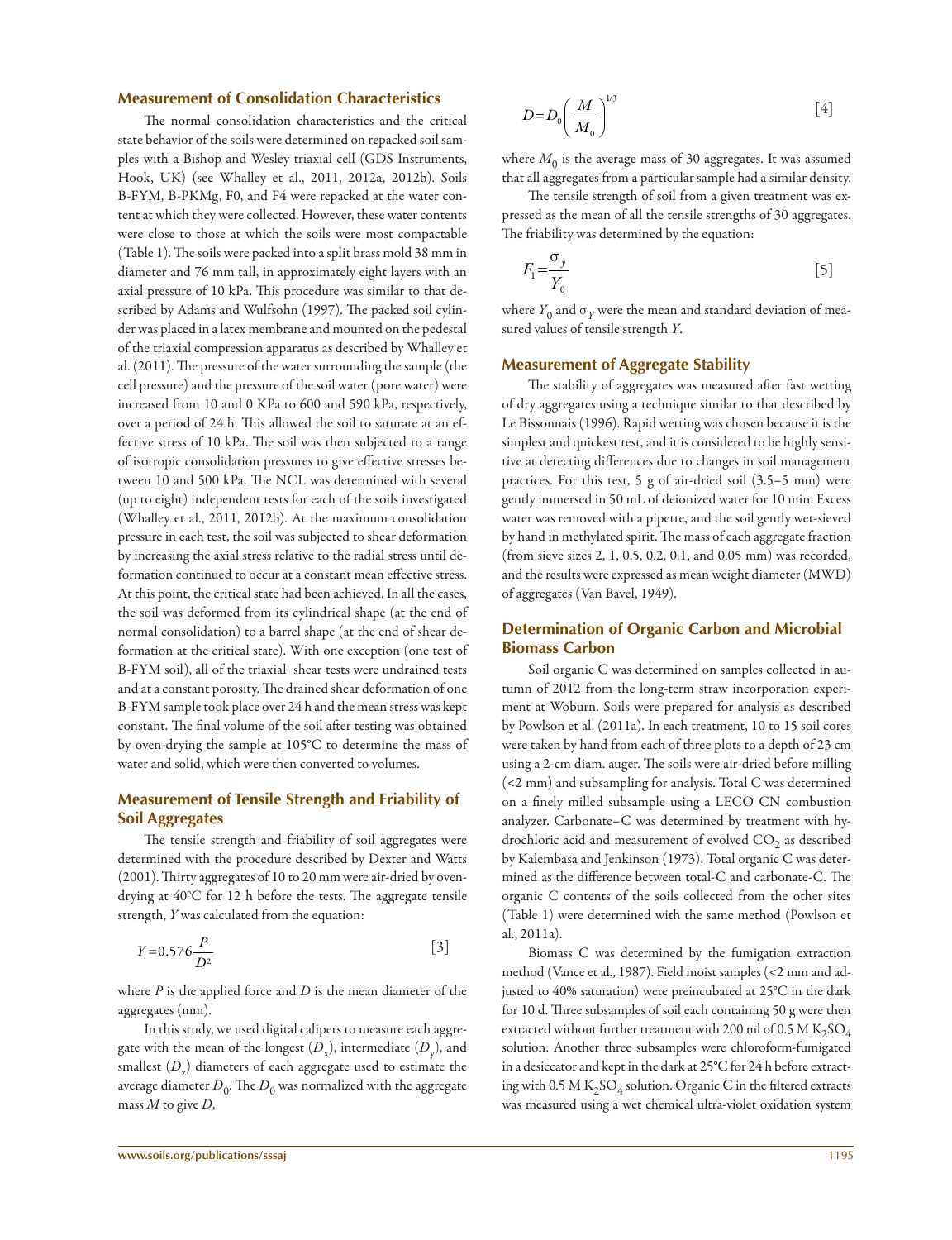#### **Table 2. Tensile strength, friability of aggregates, and organic C content in bulk soil.**

|                                                  | <b>Properties of aggregates</b> |                                 |                                   | Organic C             |                  |
|--------------------------------------------------|---------------------------------|---------------------------------|-----------------------------------|-----------------------|------------------|
| Soil                                             | Tensile strength                | Friability                      | Mean weight diameter              | content               | <b>Biomass C</b> |
|                                                  | kPa                             |                                 | mm                                | $kg$ kg <sup>-1</sup> | $mg \, kg^{-1}$  |
| Rothamsted Broadbalk                             |                                 |                                 |                                   |                       |                  |
| B-FYM+                                           | $141.4 \pm 7.5^{\dagger}$       |                                 | $0.57 \pm 0.02$ $0.476 \pm 0.002$ | $0.031\frac{5}{3}$    | $463 \pm 41$     |
| B-PKMg                                           | $140.0 \pm 4.6$                 |                                 | $0.51 \pm 0.01$ $0.366 \pm 0.009$ | 0.009                 | $175 \pm 3$      |
| $LSD$ at $0.05$                                  | 24.5                            | 0.05                            | 0.028                             |                       | 113.5            |
| P value                                          | 0.88                            | 0.04                            | < 0.001                           |                       | 0.002            |
| Sandy loam with straw incorporated at the rates: |                                 |                                 |                                   |                       |                  |
| No straw (F0)                                    | $138.5 \pm 20.5$                | $0.39 \pm 0.03$ $0.37 \pm 0.04$ |                                   | $0.009 \pm 0.001$     | $152 \pm 15$     |
| annual straw yield                               | $148.4 \pm 12.3$                | $0.45 \pm 0.07$ $0.36 \pm 0.02$ |                                   | $0.011 \pm 0.001$     | $168 \pm 6$      |
| Two times annual straw yield (F2)                | $140.1 \pm 11.9$                | $0.36 \pm 0.04$ $0.40 \pm 0.03$ |                                   | $0.012 \pm 0.001$     | $165 \pm 18$     |
| Four times annual straw yield (F4)               | $124.6 \pm 6.2$                 | $0.44 \pm 0.03$ $0.39 \pm 0.03$ |                                   | $0.012 \pm 0.001$     | $192 \pm 0.4$    |
| $LSD$ at $0.05$                                  | 44.7                            | 0.15                            | 0.09                              | 0.003                 | 39.2             |
| P value                                          | 0.681                           | 0.510                           | 0.778                             | 0.406                 | 0.197            |

† FYM, farmyard manure.

‡ Mean values followed by standard error within each treatment.

§ Bold values are from Powlson et al. ( 2011a).

(Shimadzu). The microbial biomass C was calculated from the difference between extractable organic C from fumigated and unfumigated samples as described by Vance et al. (1987).

## **Statistical Analysis**

The experimental design was determined by the existing field experiments at Rothamsted.

Statistical analysis was either by analysis of variance or linear regression using GenStat V16. Grouped regression was used to test for differences between compression characteristics.

## **RESULTS**

#### **Soils and Organic Matter Contents**

The annual addition of FYM at 35 t ha<sup>-1</sup> since 1843 on Broadbalk resulted in a SOC of 0.031 kg kg−1 in B-FYM compared to 0.009 kg kg<sup>-1</sup>on B-PKMg plots receiving only P, K, and Mg with no additional organic additions or mineral N fertilizers inputs (Table 2). In the sandy soil at Woburn, none of the rates of straw addition resulted in a measurable increase in SOC content of the soil. The effect of straw addition on biomass C was not significant ( $P = 0.197$ ). In the following tests, the two extremes of straw incorporation were compared (F0 and F4 in Table 2).

## **Aggregate Strength, Friability, and Stability**

In B-FYM, friability and stability of aggregates were significantly increased compared to B-PKMg, but the additional soil C from FYM addition had no effect on aggregate tensile strength (Table 2). The mean weight diameter of aggregates, from the stability tests, was significantly higher in B-FYM (0.47 mm) compared to B-PKMg (0.37 mm). In the Far Field samples (F0 and F4), with different straw addition treatments, the tensile strength and friability of aggregates did not show any significant treatment differences. Straw application at this site had no significant effect on aggregate stability as indicated by mean weight diameter of aggregates (F0 and F4, Table 2).

## **Consolidation Characteristics of Different Soil Types**

The void ratio of soils with different textures and organic matter contents are plotted against  $Log_{10}(\sigma)$  both for normal consolidation and the critical state conditions (Fig. 2 and 3). The steepest slope (Table 3a) is obtained from the B-FYM soil, which has the greatest SOC and clay content and has the highest porosity.

For the B-FYM and B-PKMg soils (Fig. 2), grouped regression showed that the transition from NCL to CSL produced slopes and intercepts that were additive (Table 3a). This means that the increase in both slope and intercept (i.e., transition from Eq. [1] to Eq. [2]) for each soil following deformation from NCL to the CSL is by the same increment. For F0 and F4 soils, relationships between void ratio and  $Log_{10}(\sigma)$  are parallel (Fig. 3,



**Fig. 2. Normal consolidation (NCL) and critical state (CSL) behavior of soils from the Broadbalk Wheat Experiment (started 1843) at Rothamsted Research, UK; 35 t farmyard manure (FYM) ha−1 yr−1 in autumn (B-FYM) or inorganic fertilizers P, K, Mg, but no N (B-PKMg). The solid symbols show normal consolidation (circles and squares) followed by shear deformation at a constant porosity to the critical state condition (triangles). The open symbols show the shear deformation of a soil from the normal consolidated condition (circle) to the critical state condition (triangle) at a constant mean effective stress, during a drained test.**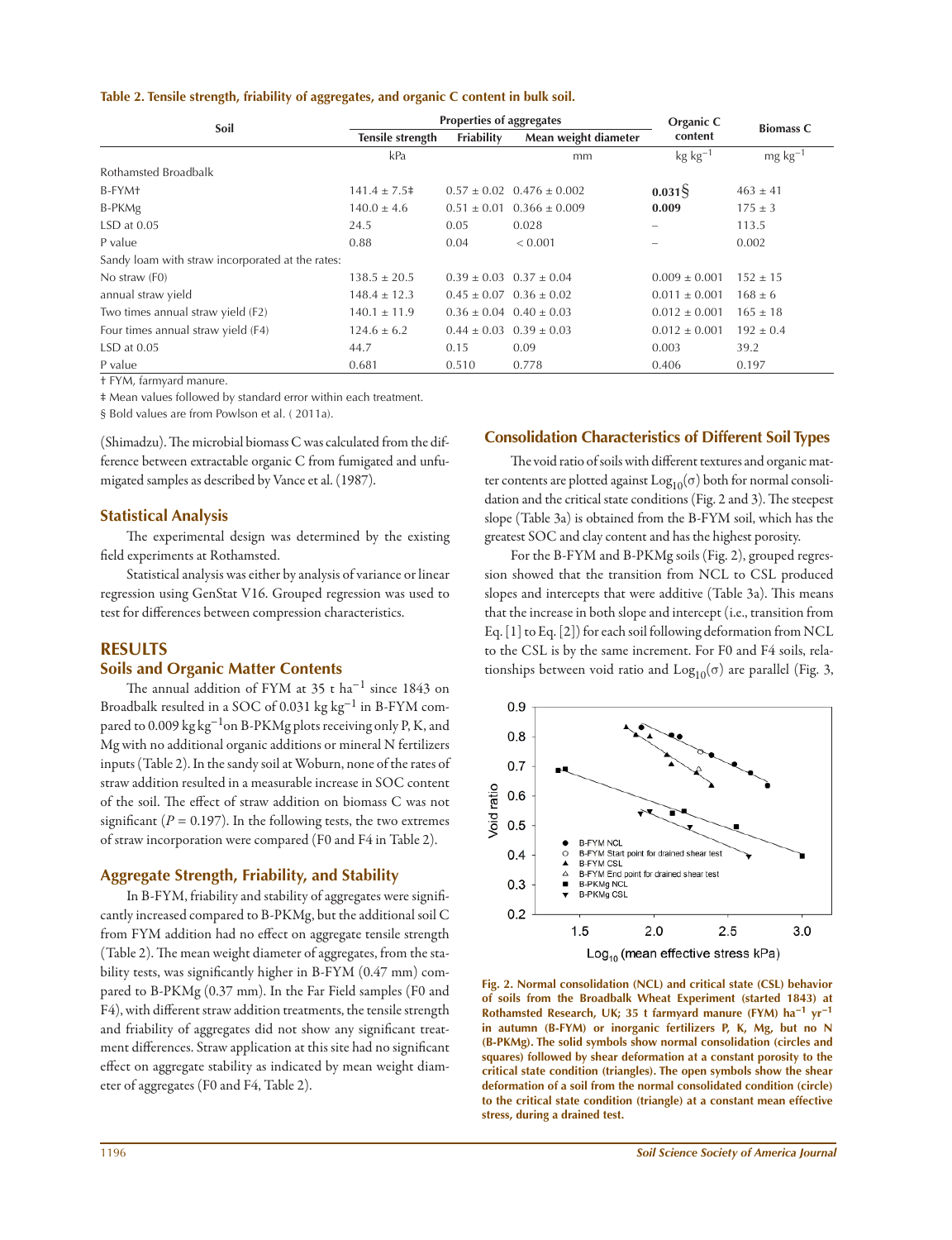

**Fig. 3. Normal consolidation (NCL) and critical state (CSL) behavior of soils under "Amounts of Straw" experiment (since 1986) at Far Field, Woburn Experimental Farm, Bedfordshire, UK; Straw baled and removed (No straw) and four times the annual straw production rate (straw chopped and spread before ploughing at about 16 t ha−1).**

Table 3b) but different between NCL and CSL. For F0 and F4, the slope of the CSL was smaller than that of the NCL, which was the opposite for both B-FYM and B-PKMg soils where the slope of the CSL was steeper than that of the NCL.

We confirmed that the critical state condition is achieved irrespective of the stress path during deformation (compare the drained and undrained tests in Fig. 2). The drained test took 24 h whereas the undrained test can be completed in a few hours.

#### **DISCUSSION**

#### **The Deformation Characteristic**

Both soil type and SOC determined the slopes and intercepts of the NCL and CSL (Fig. 2 and 3). With data from this study and the literature (Hettiaratchi et al., 1992; Petersen, 1993; O'Sullivan and Robertson, 1996; Whalley et al., 2012b), a plot of the slope of the CSL against the slope of the NCL shows that they tend to be correlated (Fig. 4). A similar plot was obtained with the intercepts, which along with  $\lambda$  could be used to normalize the compression characteristic as described by Burland (1990). The high correlation makes the measurement

**Table 3. Values of the fitted parameters of the consolidation characteristics of soils used in the present study for the normal consolidation lines (NCL) and the critical state lines (CSL). The standard errors are shown in parenthesis. The fitted parameters were determined with grouped regression in Genstat. When different slopes are given, they are statistically different at** *P* **< 0.05.**

| (a) Deformation $\times$ soil combination | Intercept $(N) \pm SE$ | Slope $(\lambda) \pm SE$ |
|-------------------------------------------|------------------------|--------------------------|
| $CSL \times B$ -PKMg                      | $0.9899 \pm 0.0458$    | $-0.2295 \pm 0.0207$     |
| $CSL \times B-FYM$                        | $1.3600 + 0.044$       | $-0.2947 + 0.0205$       |
| $NCL \times B$ -PKMg                      | $0.9233 + 0.0219$      | $-0.1700 + 0.0099$       |
| $NCL \times B-FYM$                        | $1.2934 + 0.039$       | $-0.2352 + 0.0167$       |
| (b) Deformation $\times$ soil combination | Intercept $(N) \pm SE$ |                          |
|                                           |                        | Slope $(\lambda) \pm$ SE |
| $CSL \times F0$ <sup>+</sup>              | $0.5242 + 0.0286$      |                          |
| $CSL \times F4$                           | $0.5810 \pm 0.0278$    | $-0.0953 \pm 0.0138$     |
| $NCI \times F0$                           | $0.7231 \pm 0.0534$    | $-0.1596 \pm 0.0218$     |

† Straw 0 and Straw 4 denotes no straw and an addition of four times annual straw yield.



Α

 $1.2$ 

**Fig. 4. A plot of the slope of the critical state line (CSL) against the slope of the normal consolidation line (NCL) (a) and the intercept of the CSL against the intercept of the NCL (b).**

of both the NCL and CSL unnecessary if the measurements are simply to compare the characteristics of different soils since little added value can be gained with knowledge of both deformation curves. The CSL is a unique relationship for a given soil, which is independent of the stress path, which has been demonstrated for B-FYM (Fig. 2). Thus, this may provide a more robust approach to compare different soils than consolidation curves where their

> position depends on the ratio of axial to normal stress (Mitchell and Soga, 2005). More commonly, deformation is characterized with the uniaxial compression test (Gregory et al., 2006). In this test, there is an uncontrolled ratio of axial to radial stress, and the deformation path is likely to be in an arbitrary position between the NCL and CSL and, hence, the slope of compression curves measured in this way may not conform to expected soil compression models. Indeed, the anomalous result of the dependence of the slope of the compression characteristic on the initial void ratio has been reported (Keller and Arvidsson, 2007; Arthur et al., 2012, 2013; Keller et al., 2011). Keller et al. (2011) noted that water content–pressure of soil in uniaxial test is not controlled and varies during the test, and this may be an explana-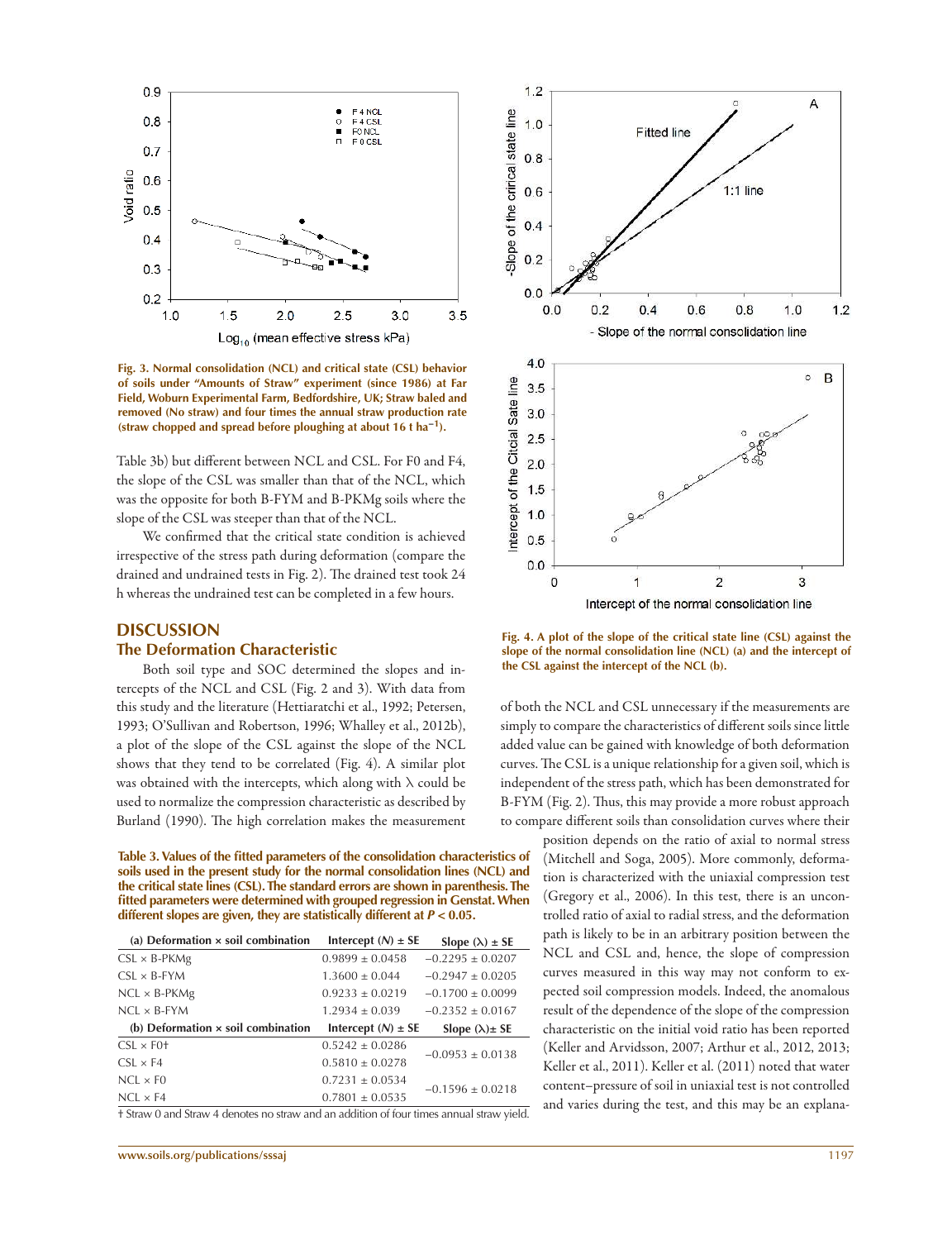tion for the slope of the compression characteristic depending on the initial void ratio. Although the uniaxial compression test is quick and intuitively relevant to the field situation, Keller et al. (2011) report that the slope of the compression characteristic is only weakly related to soil characteristics (e.g., clay content and organic matter content). In contrast, the NCL determined under isotropic stress with controlled water pressure provides compression characteristics, which are very sensitive to soil type and organic matter (see the following section). O'Sullivan and Robertson (1996) and Petersen (1993) also report large effect of soil type on its critical state parameters. It seems that because of the uncontrolled stress ratio and in some cases water pressure (making the calculation of effective stress more difficult), the simple models fitted to uniaxial compression data may be inadequate to detect the effect of soil type and management in the compression data.

The compression curves we determined in this work are linear and consistent with those reported for clays by Burland (1990) who used uniaxial compression with controlled water pressure. We also note that in sands a relatively linear NCL up to effective stresses as high as 80 MPa where particle breakage occurs have been reported (Cheng et al., 2005). The sigmoidal curves were obtained with uniaxial testing by Gregory et al. (2006), which are most likely to result from the use of applied rather than effective stress; this cannot be estimated without knowing the pore water pressure.

For most of the soils, the slopes of the NCL and CSL were parallel (or close to parallel, Fig. 4). This means that in underconsolidated soils, the maximum possible densification on shear is independent of the initial soil density. An exception is the high organic matter arable B-FYM treatment (Fig. 2), which had a much steeper CSL than NCL. In this soil, a more compressed underconsolidated soil is capable of greater densification on a shear than a loose soil.

A limitation of our deformation testing is that it was performed on saturated soils. This was because it is quicker since there is no need to allow long periods of time to equilibrate at a matric potential. Volume measurement of saturated soil in triaxial testing is also much easier, although it is still possible to do on unsaturated soil. A significant advantage of testing saturated soils is the effective stress supported by the soil fabric can be calculated with greater certainty and allow greater clarity in the interpretation of the data.

# **Effect of Soil Organic Carbon on Deformation Characteristics**

Although the soil texture has a large effect on the position of the NCL and CSL (Fig. 2 and 3), SOC content has a significant effect as observed by comparing B-FYM with B-PKMg and F0 with F4 (Fig. 2 and 3). The straw incorporation experiment at Far Field had only been running for 26 yr, and the soil had much smaller clay content and, hence, was weakly structured and less well-suited for accumulating organic matter ( Johnston et al., 2009). The SOC content of the F4 soil (high annual rate of straw incorporation) was no different from the F0, which had no straw incorporated (Table 2). Even soil microbial biomass C content, regarded as a sensitive indicator of the direction of change in SOC was not significantly greater in F4 compared with F0 (Table 2). Despite this, we still found differences between the NCL and CSL in the two Far Field treatments due to soil management (straw incorporation). The structure of soil is destroyed during critical state deformation to the point where only textural pore space contributes to the soil's behavior (Kirby, 1991). Our data show clearly that regular inputs of straw can alter the position of the CSL on Far Field soil (compare F0 to F4 in Fig. 3). The CSL for F4 was in the same position as the NCL for F0.

The Far Field (F0 and F4) data suggest that the measurement of deformation characteristics is an extremely sensitive measure of the effects of soil management on soil physical characteristics. We have identified a measurement that can be used to quantify changes in the structure of repacked soil before any detectable increase in total SOC or even microbial biomass C content is evident. Our findings support the anecdotal accounts of farmers in England who have incorporated straw and reported an improvement in the soil physical condition, while at the same time increases in total SOC have not been detected.

The position of the CSL on the porosity-effective stress plane may provide a valuable reference datum to monitor changes in soil physical condition. While the determination of the CSL is more complex than most soil measurements, in sandy soils there is a rapid procedure (Santamarina and Cho, 2001). The critical state parameters may also be determined more rapidly from shear box testing than triaxial tests (Kirby, 1998).

# **Effect of Soil Organic Carbon on Aggregate Strength and Stability**

At the aggregate scale, we found no effect of SOC on aggregate strength, friability, or stability in Far Field soils (F0 and F4). Large difference in organic and biomass C between B-FYM and B-PKMg treatments resulted in an increase in friability and stability, but they had no effect on the tensile strength of aggregates. Much larger and significant differences in aggregate stability, tensile strength, and friability at the aggregate scale are reported by Watts and Dexter (1997, 1998) on Rothamsted soils similar to Broadbalk, when comparing uncultivated, grassland, and uncropped fallow soils with arable soils. Changes in aggregate stability have been observed long before changes in total SOC are detectable (Baldock et al., 1987). These changes have been attributed to changes in the amounts of fine roots and fungal hyphae, which strengthen failure zones through physical entanglement and which also act as sources of C for bacteria, therefore, contributing to increases in cementing materials (Tisdall and Oades, 1982). These stabilizing materials are likely to represent a tiny part of total C content. However, our work shows these tests to be insensitive to more subtle changes associated with large differences in the rate of straw incorporation.

It is possible that the effect of the treatments is up scaled according to the number of particle-to-particle bonds participat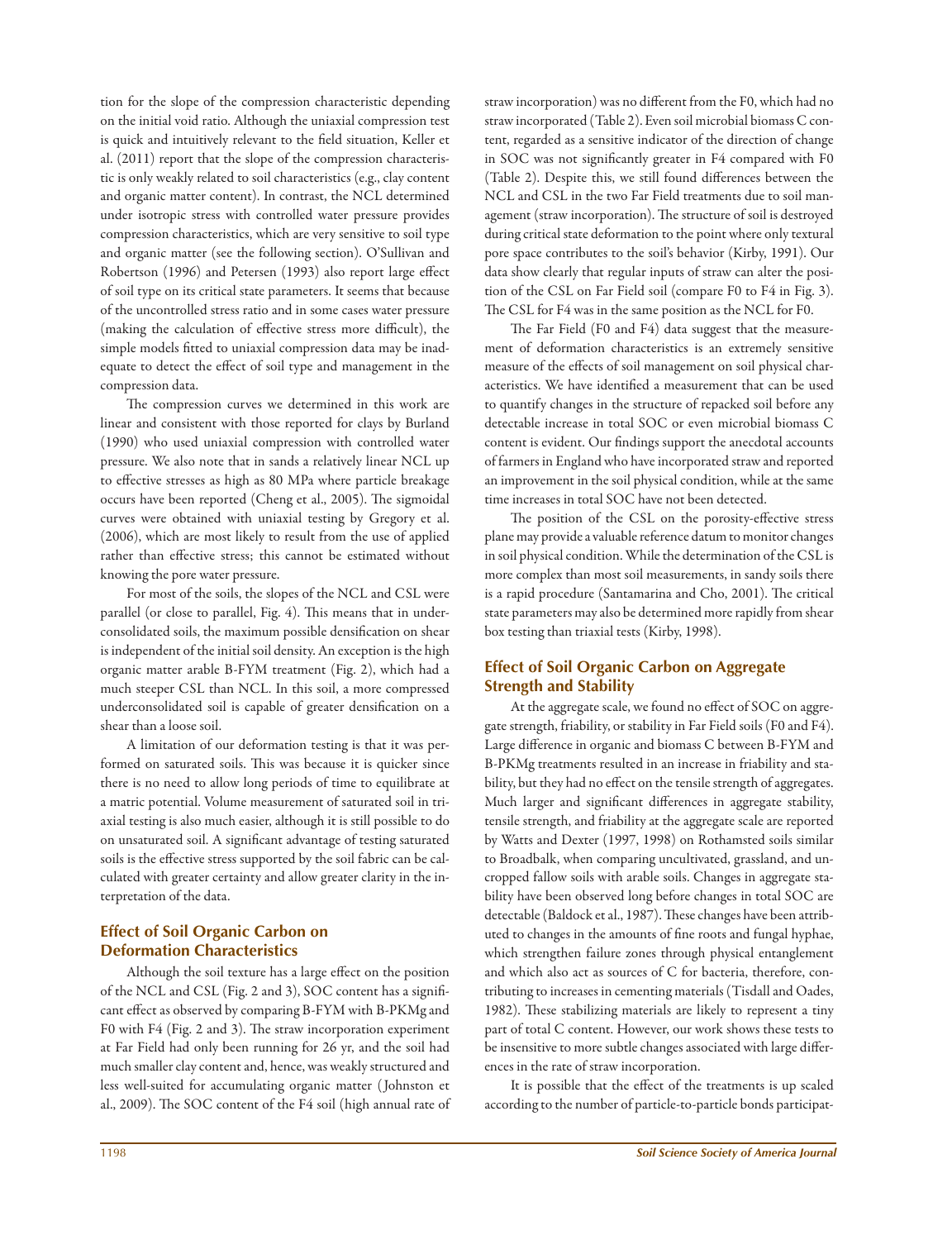ing in the particular mode of failure. This effect will be orders of magnitude higher in a core where the complete volume is under deformation compared to an "area" in the tensile fracture of an aggregate. Our data suggests that the sensitivity of different physical tests of soil to the effects of SOC (or biomass C) is as follows: deformation > stability > friability > tensile strength (tensile strength is least sensitive). Unfortunately, deformation tests are rarely used in comparisons of soil physical characteristics. Instead, stability tests, which can be performed more quickly with no specialist equipment, are widely used. Although the uniaxial test is simpler to perform than the triaxial test, we note that interpretation of results in terms of soil properties (e.g., clay content or SOC) seems uncertain (Keller et al., 2011).

### **Implications for the Behavior of the Soil in the Field**

Tensile tests and the associated friability are used empirically to determine which soils will respond more positively to cultivation and to identify optimum water contents for seedbed preparation. Similarly, stability tests indicate the ability of different soils to resist crusting and erosion. These tests tend to be used as indices; neither has provided a mechanistic understanding of soil behavior, which can be up scaled in numerical models. In contrast, data from triaxial tests can be used to make predictions of soil behavior, for example in the prediction of penetrometer resistance (Farrell and Greacen, 1966).This predictive capacity that results from triaxial testing is a clear advantage over other tests of soil physical behavior, although there are issues that need to be overcome. The deformation of soil is very sensitive to soil water status, which is reflected in triaxial tests on unsaturated soil (e.g., Alonso et al., 2010; Adams and Wulfsohn, 1997). Wulfsohn et al. (1998) have shown that matric potential will stay approximately constant only when the degree of saturation is low or when the applied stress is low. Otherwise large changes in matric potential can occur during deformation, which need to be monitored. The repeated loading of soil can alter the relationships between porosity and deformation (O'Sullivan and Robertson, 1996), which needs to be taken into account when applying the results from triaxial testing to the field environment.

## **CONCLUSIONS**

We have shown that soil organic C content has an important effect on the deformation characteristics of soil. Deformation characteristics, determined with triaxial testing were more sensitive to small changes in soil management, designed to increase soil organic C content, than measurements of aggregate tensile strength, friability, or stability. Deformation characteristics of a sandy loam soil showed effects of straw incorporation when no significant difference in SOC content or microbial biomass C could be detected. Microbial biomass is regarded as a particularly sensitive indicator and predictor of changing SOC content (Powlson et al., 1987). The even greater sensitivity of triaxial testing to measure deformation characteristics response to management practices designed to alter SOC is a major new finding. Even though the method of measurement currently requires a relatively complex procedure, we suggest that this new finding indicates that the approach should be pursued further in an attempt to develop sensitive tests for soil physical characteristics that are sufficiently simple to be of practical value, but are based on a rigorous understanding of basic soil physical properties.

#### **ACKNOWLEDGMENTS**

DC was funded in part by the Indian Agricultural Research Institute who allowed study leave on a Scholarship from Rothamsted International. CWW, RWA, and WRW are funded by the 20:20 Wheat<sup>®</sup> project at Rothamsted. We are also grateful for the support of the Delivering Sustainable Systems project at Rothamsted Research and the Rothamsted Long-Term Experiments National Capability, supported by the BBSRC and Lawes Agricultural Trust.

#### **REFERENCES**

- Adams, B.A., and D. Wulfsohn. 1997. Variation of the critical-state boundaries of an agricultural soil. Eur. J. Soil Sci. 48:739–748. doi:10.1046/j.1365- 2389.1997.00112.x
- Alonso, E.E., J.M. Pereira, J. Vaunat, and S. Olivella. 2010. A microstructurally based effective stress for unsaturated soils. Geotechnique 60:913–925. doi:10.1680/geot.8.P.002
- Amezketa, E. 1999. Soil aggregate stability: A review. J. Sust. Agric. 14:83–151. doi:10.1300/J064v14n02\_08
- Arthur, E., P. Schjønning, P. Moldrup, and L.W. de Jonge. 2012. Soil resistance and mechanical stresses for three differently managed sandy loam soils. Geoderma 173–174:50–60. doi:10.1016/j.geoderma.2012.01.007
- Arthur, E., P. Schjønning, P. Moldrup, M. Tuller, and L.W. de Jonge. 2013. Density and permeability of a loess soil: Long-term organic matter effect and the response to compressive stress. Geoderma 193–194:236–245. doi:10.1016/j.geoderma.2012.09.001
- Baldock, J.A., B.D. Kay, and M. Schnitzer. 1987. Influence of cropping treatment on the mono-saccharide content of the hydrolysates of soil and its aggregate fractions. Can. J. Soil Sci. 67:489–499. doi:10.4141/cjss87-046
- Baumgartl, T., and B. Kock. 2004. Modeling volume change and mechanical properties with hydraulic models. Soil Sci. Soc. Am. J. 68:57–65. doi:10.2136/sssaj2004.5700
- British Standards. 1975. BS1377: Methods of testing soil for civil engineering purposes. British Standards Institute, London.
- Burland, J.B. 1990. On the compressibility and shear strength of natural clays. Geotechnique 40:329–378. doi:10.1680/geot.1990.40.3.329
- Cheng, Y.P., M.D. Bolton, and Y. Nakata. 2005. Grain crushing and critical states observed in DEM simulations. In: R. García-Rojo, H.J. Herrmann, and S. McNamara, editors, Proceedings of the International Conference on Powders and Grains 2005, Stuttgart, Germany. 18–22 July. A.A. Balkema, Rotterdam, Netherlands, pp. 1393–1397.
- Cui, K., P. Defossez, Y.K. Cui, and G. Richard. 2010. Quantifying the effect of matric suction on the compressive properties of two agricultural soils using an osmotic oedometer. Geoderma 156:337–345. doi:10.1016/j. geoderma.2010.03.003
- Dexter, A.R. 1975. Uni-axial compression of ideal brittle tilths. J. Terramechs. 12:3–14. doi:10.1016/0022-4898(75)90003-8
- Dexter, A.R., and C.W. Watts. 2001. Tensile strength and friability. In: K.A. Smith and C.E. Mullins, editors, Soil and environmental analysis: Physical methods. 2nd ed. Marcel Dekker Inc., New York. p. 405–433.
- Farrell, D.A., and E.L. Greacen. 1966. Resistance to penetration of fine probes in compressible soil. Aust. J. Soil Res. 4:1–17. doi:10.1071/SR9660001
- Gregory, A.S., N.R.A. Bird, W.R. Whalley, G.P. Matthews, and I.M. Young. 2010. Deformation and shrinkage effects on the soil water release characteristic. Soil Sci. Soc. Am. J. 74:1104–1112. doi:10.2136/sssaj2009.0278
- Gregory, A.S., W.R. Whalley, C.W. Watts, N.R.A. Bird, P.D. Hallet, and A.P. Whitmore. 2006. Calculation of the compression index and the precompression stress from soil compression test data. Soil Tillage Res. 89:45–57. doi:10.1016/j.still.2005.06.012
- Hettiaratchi, D.R.P., and J.R. O'Callaghan. 1985.The mechanical behaviour of unsaturated soils. Paper presented at: International conference of soil dynamics. Auburn, AL. 17–19 June.